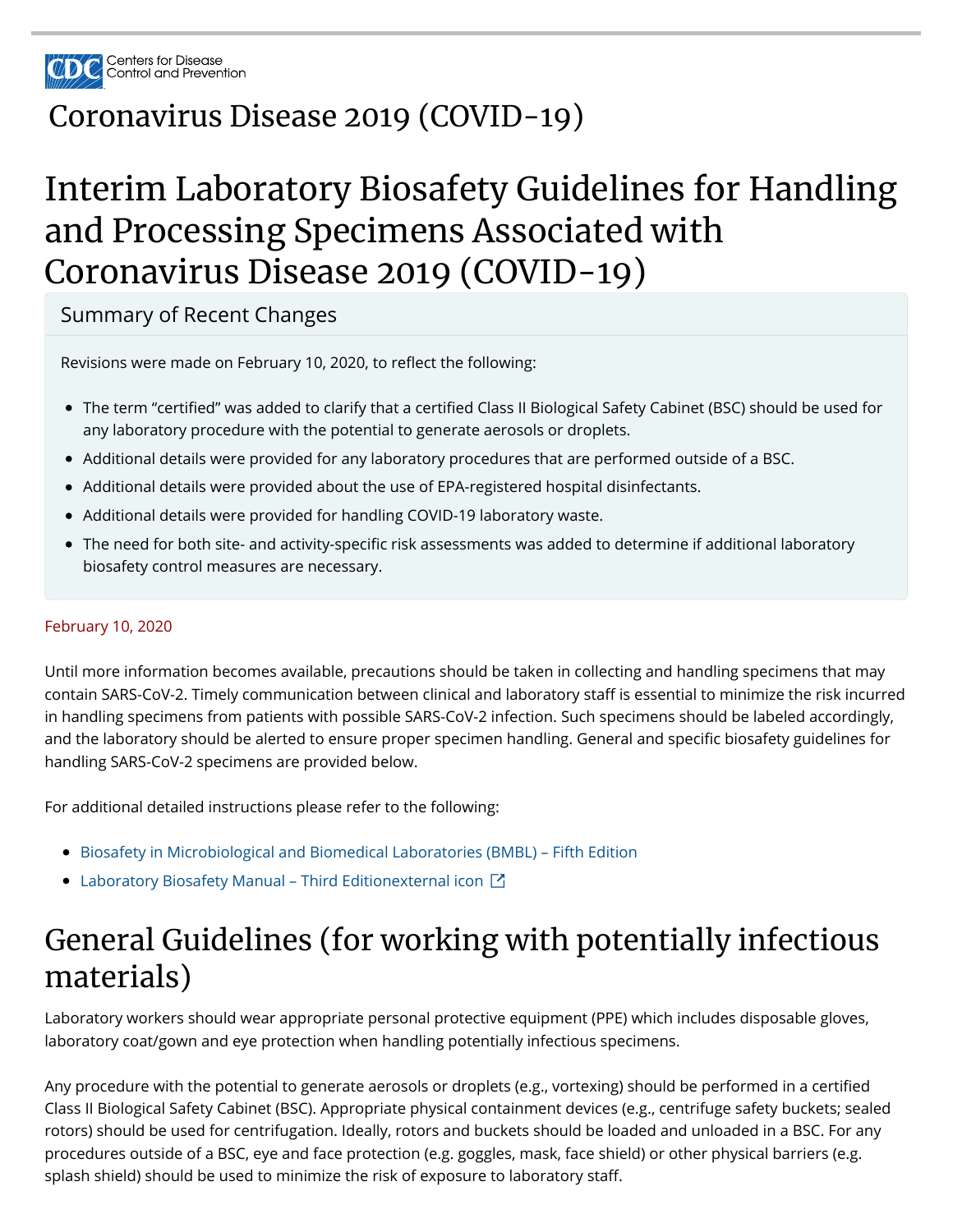After specimens are processed, decontaminate work surfaces and equipment with appropriate disinfectants. Use EPAregistered hospital disinfectants with label claims to be effective against other respiratory pathogens, such as seasonal influenza and other human coronaviruses. Follow manufacturer's recommendations for use - dilution (i.e., concentration), contact time, and care in handling.

For SARS-CoV-2 laboratory waste, follow standard procedures associated with other respiratory pathogens, such as seasonal influenza and other human coronaviruses.

## Specific Guidelines

Virus isolation in cell culture and initial characterization of viral agents recovered in cultures of SARS-CoV-2 specimens are NOT recommended at this time, except in a BSL3 laboratory using BSL3 work practices.

#### The following activities may be performed in BSL-2 facilities using standard BSL-2 work practices:

- Pathologic examination and processing of formalin-fixed or otherwise inactivated tissues
- Molecular analysis of extracted nucleic acid preparations
- Electron microscopic studies with glutaraldehyde-fixed grids
- Routine examination of bacterial and mycotic cultures
- Routine staining and microscopic analysis of fixed smears
- Final packaging of specimens for transport to diagnostic laboratories for additional testing. Specimens should already be in a sealed, decontaminated primary container.
- Inactivated specimens (e.g., specimens in nucleic acid extraction buffer)

The following activities involving manipulation of potentially infected specimens should be, at a minimum, performed as above and in a certified Class II BSC in a BSL-2 facility. Site- and activity-specific risk assessments should be performed to determine if enhanced biosafety precautions are warranted based on situational needs (e.g. high testing volumes):

- Aliquoting and/or diluting specimens
- Inoculating bacterial or mycological culture media
- Performing diagnostic tests that do not involve propagation of viral agents in vitro or in vivo
- Nucleic acid extraction procedures involving potentially infected specimens
- Preparation and chemical- or heat-fixing of smears for microscopic analysis

## Clinical Laboratory Testing

Clinical laboratories performing routine hematology, urinalysis, and clinical chemistry studies, and microbiology laboratories performing diagnostic tests on serum, blood, or urine specimens should follow standard laboratory practices, including Standard Precautions, when handling potential COVID-19 patient specimens. For additional information, see Biosafety in Microbiological and Biomedical Laboratories (BMBL) – Fifth Edition (page 225).

# Packing, Shipping and Transport